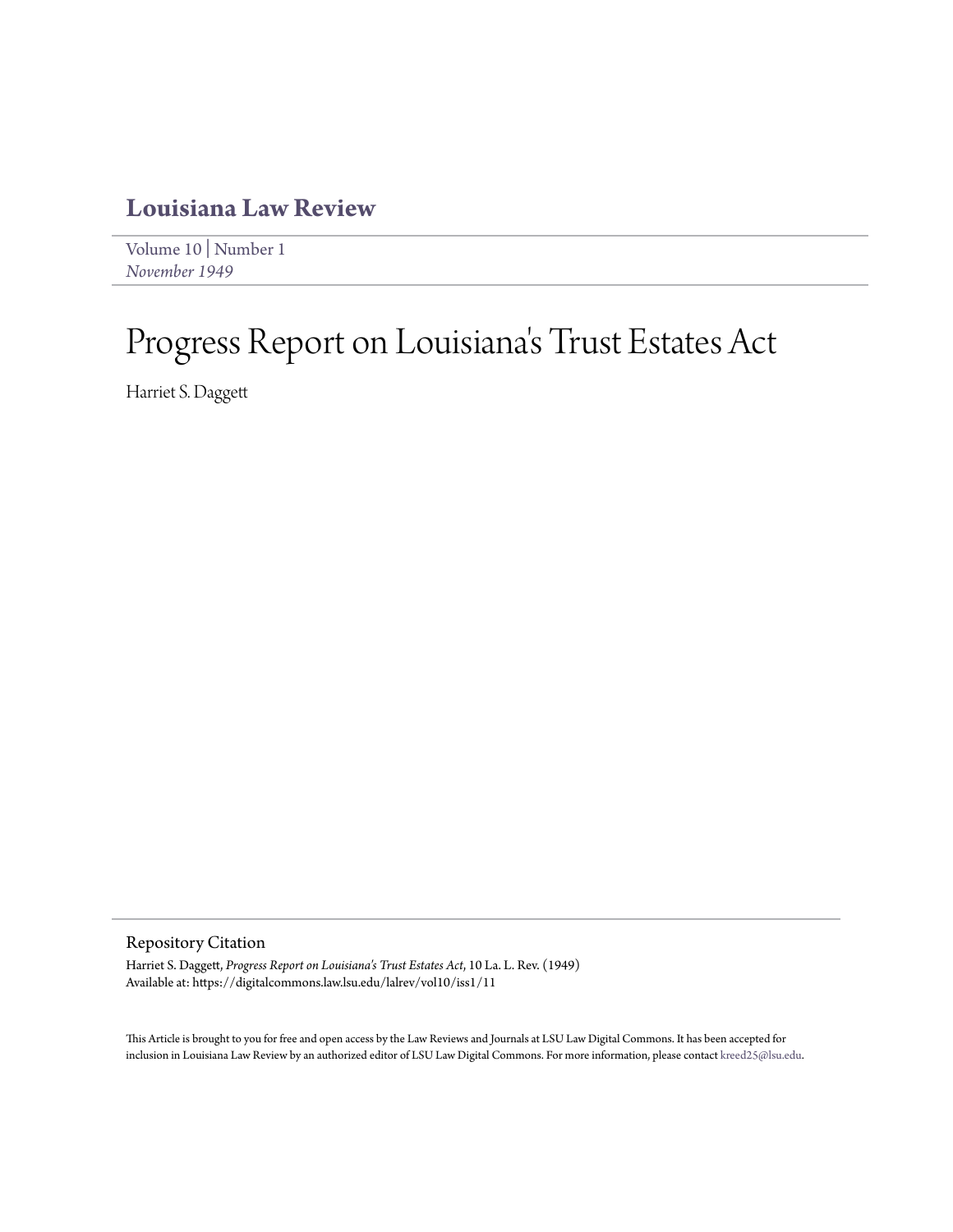## **Progress Report on Louisiana's Trust Estates Act**

## *Harriet S. Daggett\**

It must have been gratifying to "believers" that Louisiana at long last and as late as 1938 wholeheartedly adopted a pure common law express trust. It has been referred to as a "comprehensive trust code."' In the little more than ten years of its existence, the act has attracted a minimum of attention from courts or legislature, while reports of its increasing use in the state continue. Indications point to its success as a legal device for which there must have been a practical need. Due to the youth of the statute, this brief statement must be concerned more with the lack of the device in Louisiana and events concerned with its initial appearance than with its development. Due to lack of litigation, though perhaps a good sign, everything that can or will be said here has been said and much better said, elsewhere. Many critical comments including comparative studies were published at the initial appearance of Louisiana's statute. Thus far, there is little to be added, without useless repetition.

The basic reason for the long absence of a trust device in Louisiana, a civil law state, may lie in the old difference of belief between founders of common law and civil law concerning the best interests of the state, evidenced in the law of inheritance and elsewhere. The underlying thought of the common law adherents is said to have been that the state profited most by holding fortunes intact rather than in dividing them into parts, thus preserving continuity of use and power and effecting greater stability and productivity for society. The thought of the civil law, on the contrary, was to emphasize individuality, thus encouraging widespread effort and, presumably, greater productivity. Furthering this idea, devices emerged for distributing wealth among large numbers and for keeping property in circulation rather than permitting it to be held in large units for prolonged periods of time.2 Hence, France, an immediate legal

**<sup>\*</sup> Professor of Law, Louisiana State University.**

**<sup>1.</sup> Bogert, Cases on the Law of Trusts (2 ed. 1942) 17. 2. See Social Meaning of Legal Concepts: 1-Inheritance of Property and the Power of Testamentary Disposition. New York University School of Law, 1948.**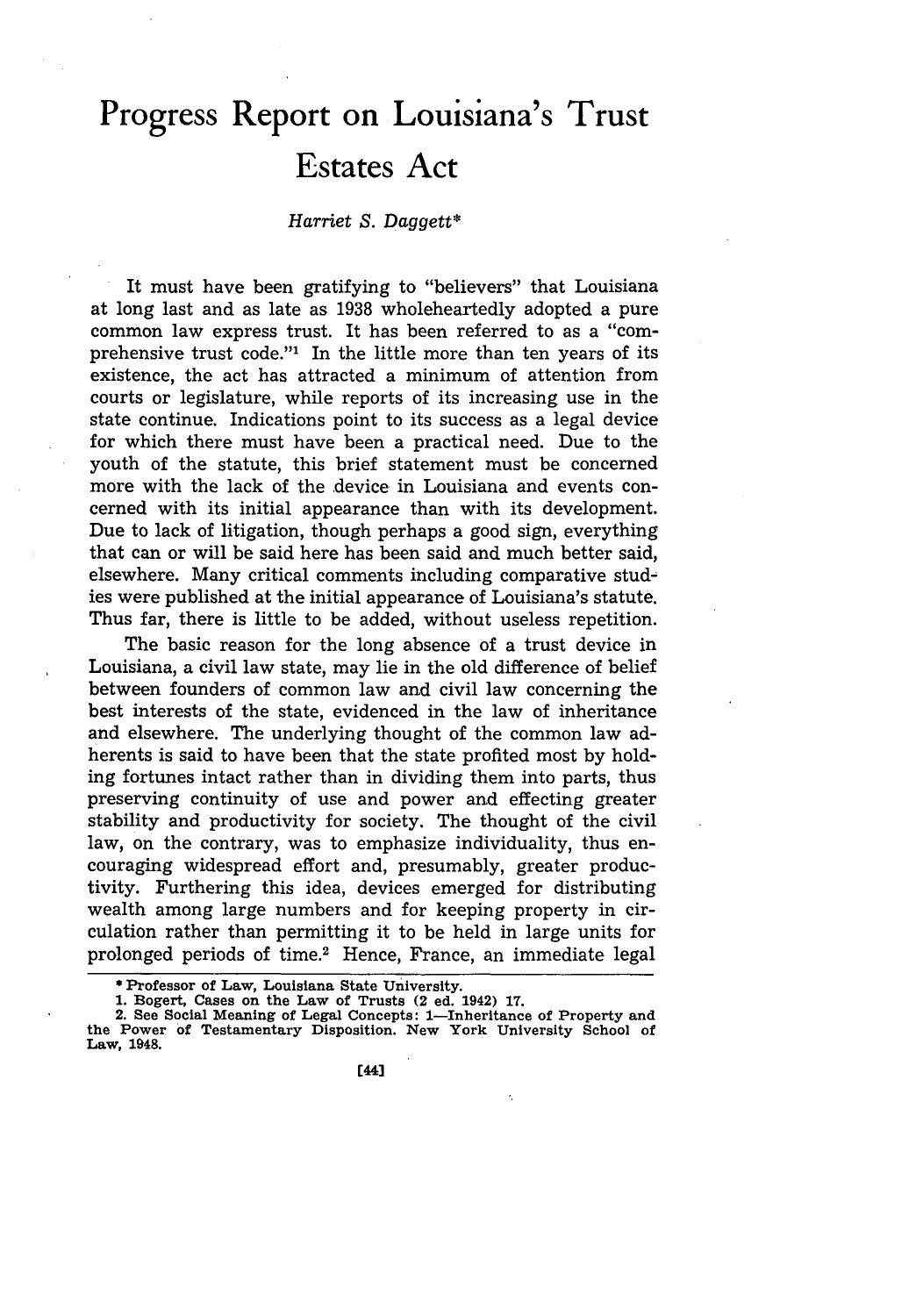parent of Louisiana, moved to rid the state of substitutions (entail) early in the days of the French Republic. Naturally, the prohibition of the Code Napoleon<sup>3</sup> against substitutions appeared and remains in the Civil Code of Louisiana, $4$  as this device for keeping property units intact is clearly counter to the basic ideology of the civil law, illustrated by inheritance doctrines of forced heirship, representation, collation, et cetera.<sup>5</sup>

The legal parent of the modern trust device is said by one group of historians to be the fidei commissa of the Roman law; by another group, now apparently more favored, to be the *salman* of early German law.6 However that may be, France with her great Roman inheritance approved the fidei commissa and retained it even in the days of upheaval, levelling, and discard of devices inimical to individualism.<sup>7</sup> Louisiana, however, prohibited it together with substitutions,<sup>8</sup> a natural step in a new country imbued with French revolutionary ideas and also anxious to facilitate production, keep trade active, and hold to uncomplicated forms of ownership, notions which have continued to the present day and are found throughout the law, including that of mineral rights, recently developed.9 Naturally, there are two schools of thought regarding the need for the trust in civil law. The Lepaulle<sup>10</sup> view might be interpreted to mean that civil law substitutes are adequate, while Dr. Alfaro is emphatic that there is no substitute and that there is dire need for relief. $11$ Mr. Patton states that Dr. Lepaulle shows by inference that there is no adequate substitute.<sup>12</sup> Certainly the actual movement, regardless of theory, seems to be toward adoption of the device in civil law states, fully demonstrating the practical attitude in regard to the question.<sup>13</sup>

**6. Bogert, op. cit. supra note 1, at 7.**

**7. Comment (1941) 3 LOUisINA LAW** REVIgw **795.**

**8. Art. 1520, La. Civil Code of 1870.**

**9. Daggett, Louisiana Mineral Rights (1 ed. 1939).**

**10. Lepaulle, Civil Law Substitutes for Trusts (1927) 36 Yale L. J. 1126. 11. Patton, Trust Systems in the Western Hemisphere (1945) 19 Tulane L. Rev. 398.**

**1 12. Patton, Future of Trust Legislation in Latin America (1946) 20 Tulane L. Rev. 542, 552.**

**13. Vilella, The Problems of Trust Legislation in Civil Law Jurisdictions: -The Law of Trusts in Puerto Rico (1945) 19 Tulane L. Rev. 374. See also Wisdom, Progress in the Codification of Trusts (1940) 14 Tulane L. Rev. 165.**

**<sup>3.</sup> Art. 896, French Civil Code.**

**<sup>4.</sup> Art. 1520, La. Civil Code of 1870.**

**<sup>5.</sup> Daggett, General Principles of Succession on Death in Civil Law (1937) 11 Tulane L. Rev. 399.**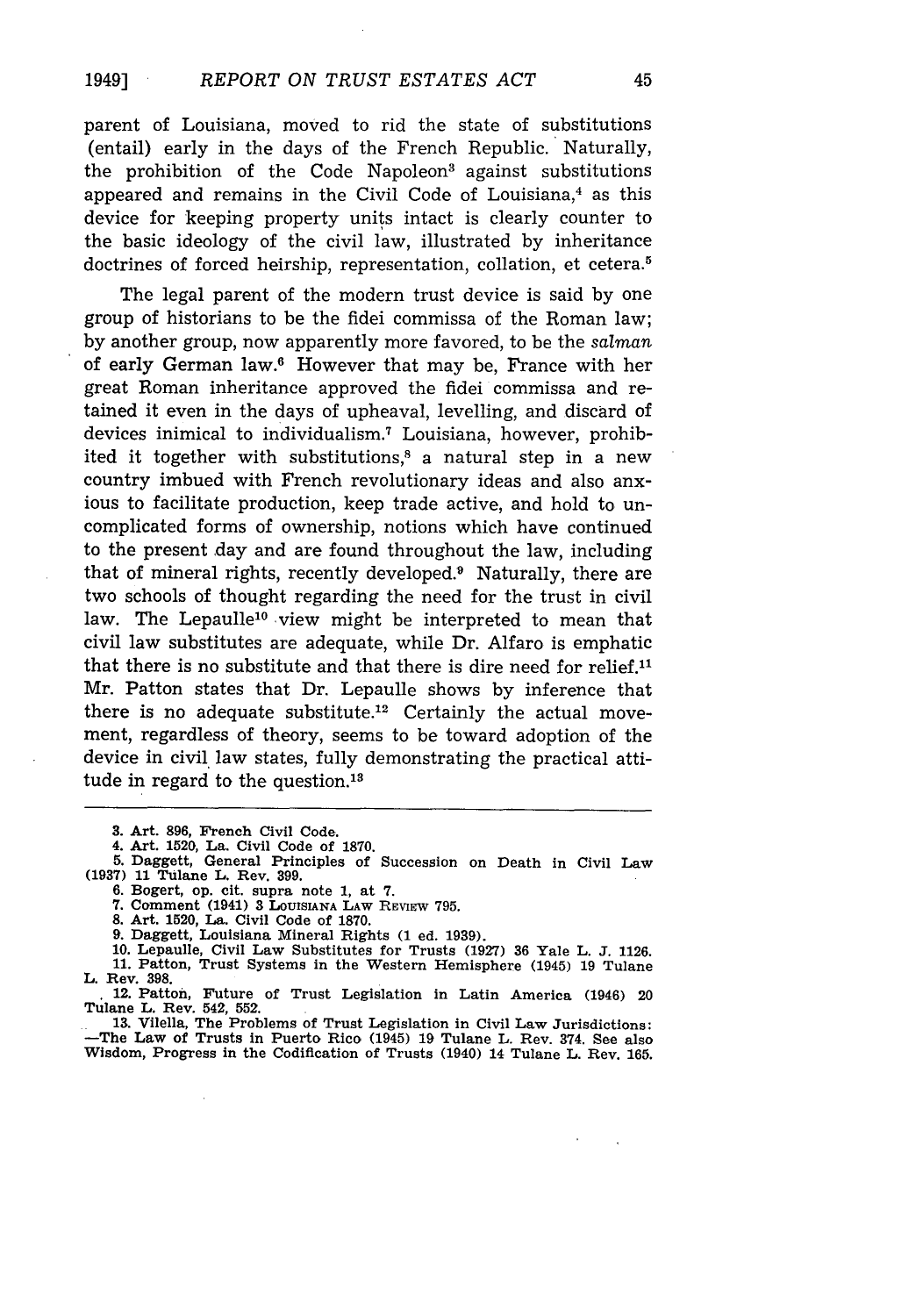Louisiana has provided specifically since 188214 for trusts for religious, educational, and literary purposes. Obviously, it was possible before that time to arrange for charitable dispositions.<sup>15</sup> For example, a bit of color in which Louisiana abounds flares from the foundation of a dower fund for indigent bridesto-be.'6 Legend has it that the donor, the renowned Julien Poydras, was frustrated in love and suffered throughout his lifetime because the girl whom he wished to marry in his youth could not produce a dowry. Later rumor suggests that at least one alert and enterprising young groom has gained bride and dowry settlement more than once. Despite the efforts of bankers and others to have a trust act passed, the chief argument being that money and business were going out of the state to found trusts in New York and elsewhere, Louisiana did not weaken her major position until 1920,17 when the first general trust act was passed. In 1921, a new constitution was adopted, and in the same section wherein the doctrine of forced heirship<sup>18</sup> was protected appeared permission for creation of trust estates with limited terms. <sup>19</sup>

The statute of 1920 was brief, incomplete, and short lived. A member of the Supreme Court of Louisiana termed it sketchy.<sup>20</sup> Further condemnation of the statute is expressed by Justice Rogers in the following language:

"Although the effect of the adoption of Act 107 of 1920 was to introduce the institution of private trusts to the people of this State, the act itself was drafted without regard to the principles governing such trusts under the common law and without any attempt being made to correlate such trusts with the background of the civil law. It seems the principal object of the framers of the act was to enlarge the trust business conducted by the banks by making it plain that the creation of trusts was authorized for that purpose. The act contains a number of provisions wholly favorable to banks engaged in the trust business. Other than to authorize the trustee to administer the trust property in conformity to the directions contained in the instrument creating the trust,

**14. La. Act 124 of 1882 [Dart's Stats. (1939) §§ 1296-1303]; Wheeler, The** Louisiana **Law** of Charities (1941) **15** Tulane L. Rev. **177.**

**15.** Ibid.

**16.** Note reference in **La. Act 253** of **1855, § 1.**

**17. La. Act 107** of **1920; La. Act 167** of **1920** [Dart's Stats. **(1939)** §§ **9830- )835].**

**18.** Dainow, The **Early** Sources of Forced Heirship: **Its** History in **Texas and** Louisiana (1941) **4 LOUISIANA LAW REVIEW 42. 19.** La. Const. **of 1921, Art.** IV, **§ 16.**

20. Hagerty v. Clement, **195 La. 230, 196 So. 330** (1940), discussed in **The** Work -of the Louisiana Supreme Court for the 1939-1940 Term-Successions **(1940) 3 LOUISIANA LAW RVIEW 267, 288, and Note (1941) 3** LOUISIANA **LAW REviEW 465.**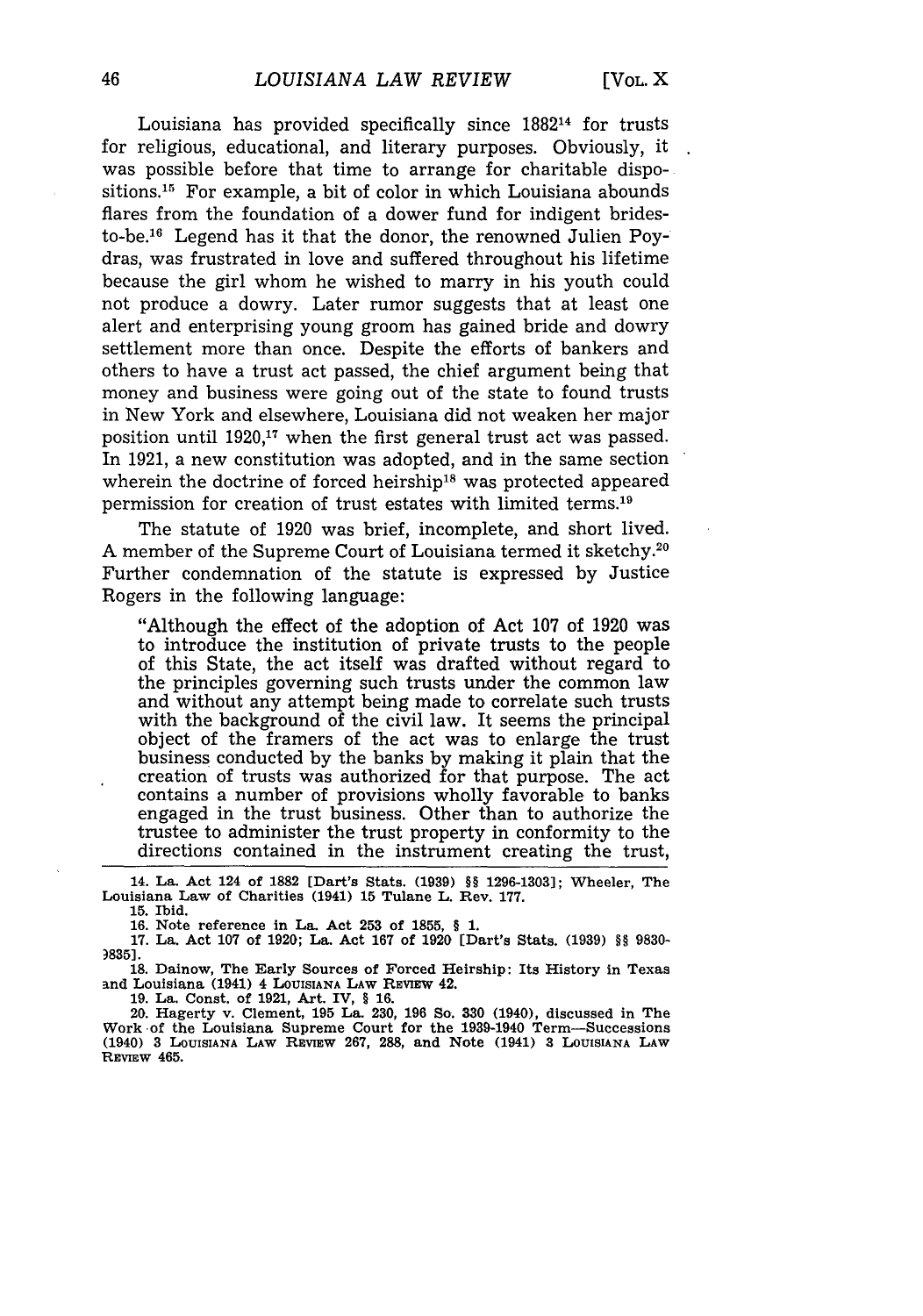and conferring upon the trustee, unless prohibited by the terms of the trust instrument, the discretionary right to alienate or encumber the trust property, no attempt is made in the act to define or limit the duties or powers of the trustee, the beneficiary, or the creator of the trust."21

However, the statute served two useful purposes. It accomplished first acquaintance, though brief and unsatisfactory, with the trust idea. It contained a specific clause whereby the legitime might be subjected to a trust and this provision was tested for constitutionality by the Supreme Court of the State and upheld,<sup>22</sup> thus paving the way for the 1938 statute.

The act was repealed in **193523** with apparently no particularly strenuous objections. The repealing act contained a special provision whereby beneficiaries could demand "full accounting and immediate delivery"24 of property. As to trusts already in existence, the repealing statute was of course held to be unconstitutional, and vested rights of trustees were protected.<sup>25</sup> The matter of trusts then rested in Louisiana until **193826** when the comprehensive and carefully worked out act presently available was passed.

Mr. John Minor Wisdom of the New Orleans Bar in a most interesting and scholarly article appearing in the Tulane Law Review had this to say about the act:

"On the whole it [the 1938 act] is a skillful amalgam of the Restatement, the Uniform Trusts Act, the Uniform Principal and Income Act, the Uniform Trustees' Accounting Act and Erwin P. Griswold's proposed Spendthrift Trust Law. '27

Professor Paul M. Hebert, Dean of the.Louisiana State University Law School, and his associate in reviewing 1938 legislation for the Louisiana Law Review made a similar statement:

"This new Louisiana Trust Act, while sanctioning trusts, restricts their operation to conform with state constitutional requirements and to adapt it to present Louisiana law. The

**24.** Id. at **§ 2.**

**25.** Succession of **Manning, 185 La.** 894, **171 So. 68 (1936);** Succession **of** Forstner, **186 La. 577, 173 So. 111 (1937). 26. La.** Act **81** of **1938** [Dart's Stats. **(1939) §§ 9850.1-9850.101].**

**27.** Wisdom, **A** Trust Code **in** the Civil **Law,** Based on the Restatement **and** Uniform Acts: The **Louisiana** Trust **Estates** Act **(1938) 13** Tulane **L.** Rev. **70, 87.**

**<sup>21. 195</sup> La. 230, 239, 196 So. 330, 333.**

<sup>22.</sup> Wilbert v. Wilbert, **155 La. 197, 99** So. **36 (1923);** Succession of **Man-they, 159 La.** 743, **106 So. 289 (1925). See** also Buck v. Haas, **180 La. 188, 156 So. 217** (1934) **and Hart** v. Mechanics **&** Traders Ins. Co. of Hartford, 46 **F.** Supp. **166** (W.D. La., 1942). **23. La. Act 7** of **1935(3 E.S.)** [Dart's Stats. **(1939) H§ 9822.1; 9822.1111.**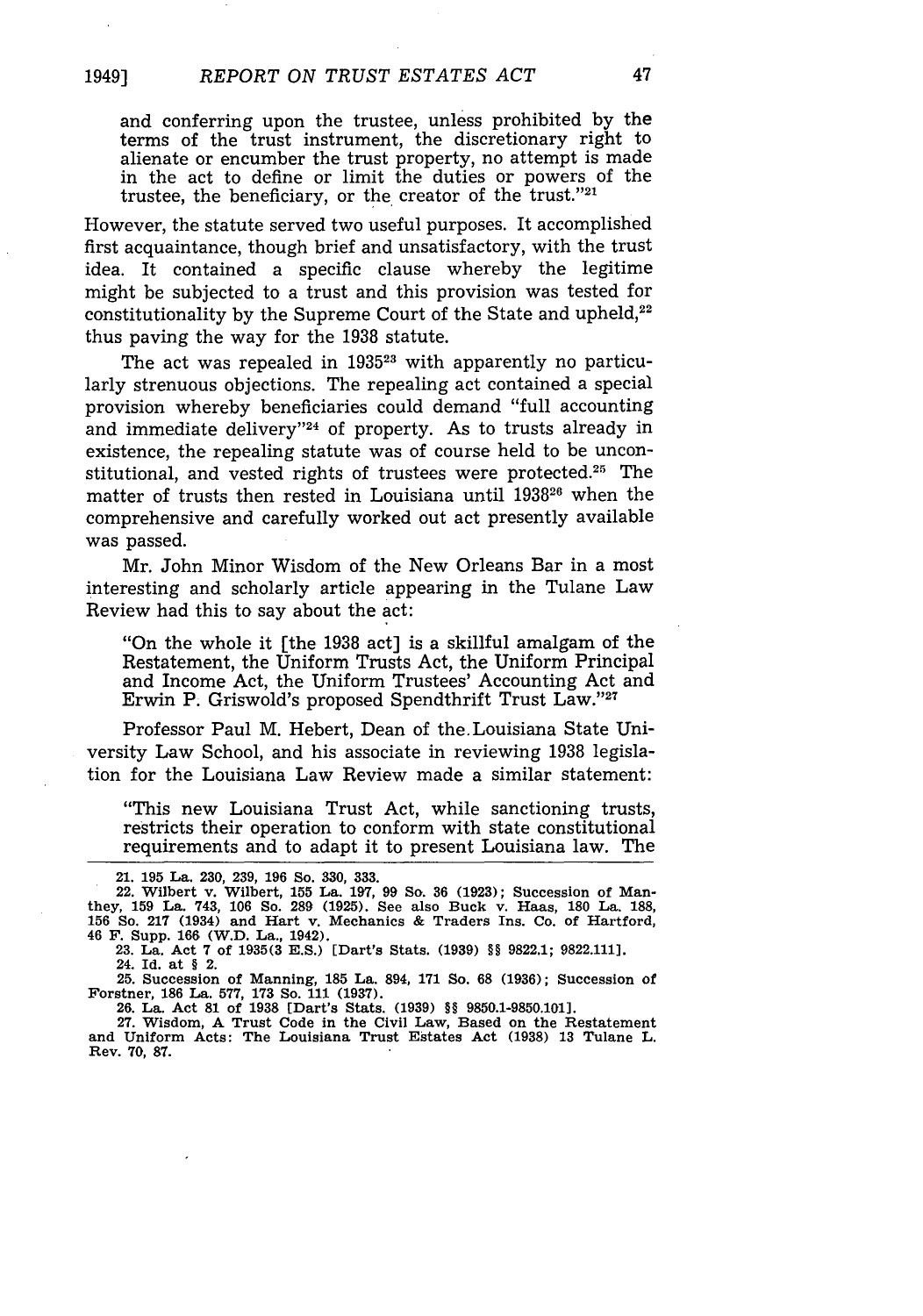1938 Trust' Act is primarily based upon the Restatement of the Law of Trusts, the provisions of which have been kept as nearly intact as possible. The Louisiana statute also embodies provisions taken from the Uniform Principal and Income Act, the proposed Uniform Trusts Act, and the proposed Spendthrift Trust Act. The result is a comprehensive piece of legislation which should facilitate the development of trusts in Louisiana."<sup>28</sup>

Mr. Frank P. Stubbs, trust officer, also writing for the Louisiana Law Review showed even more enthusiasm. He said:

"With the enactment of Act 81 of 1938-better known as the Trust Estates Act-the Legislature placed in the hands of every Louisiana lawyer a tool which has always been a respectable and useful part of the kit of his fellow craftsmen in the forty-seven other states but which, for fairly well known historical reasons, was prohibited in Louisiana for an aggregate of one hundred and fourteen years. That tool is the private trust device."29

On the other hand, Professor Eugene Nabors of the Law Faculty of Tulane University in a scholarly article appearing in the Tulane Law Review pointed out the imperfections and deficiencies of the statute. His article is entitled "The Shortcomings of the Louisiana Trust Estates Act and Some Problems of Drafting Trust Instruments Thereunder."<sup>30</sup> The study is carefully and critically developed to show the lack of scope of Louisiana's first real effort as compared with the full stature of the trust device as evolved in common law jurisdictions. This valuable treatise should aid draftsmen of the future as the trust idea becomes familiar to the people of the state and their use of it more general.

In a note on 1938 legislation appearing in the Harvard Law Review, the author, after an enlightening comparative discussion, concluded with the following statement:

"Perhaps the outstanding impression received from a cursory perusal of the statute is that sensible changes have been made in the common law; but there follows closely a revelation of ambiguity of language and incompleteness of treatment, much of which could easily have been remedied in the drafting, but which, if the Act is successful in bringing trusts to Louisiana, will take years of painful and costly effort to clarify in the courts. Although it is inevitable that interested groups will influence and perhaps distort sub-

**<sup>28. (1938) 1</sup> LOUISIANA LAW REVIEW 138.**

**<sup>29.</sup> Stubbs, Louisiana Trusts for the Louisiana Lawyer (1939) 1 LOUISIANA** LAW **REvIEw 774.**

**<sup>30. (1939) 13</sup> Tulane L. Rev. 178.**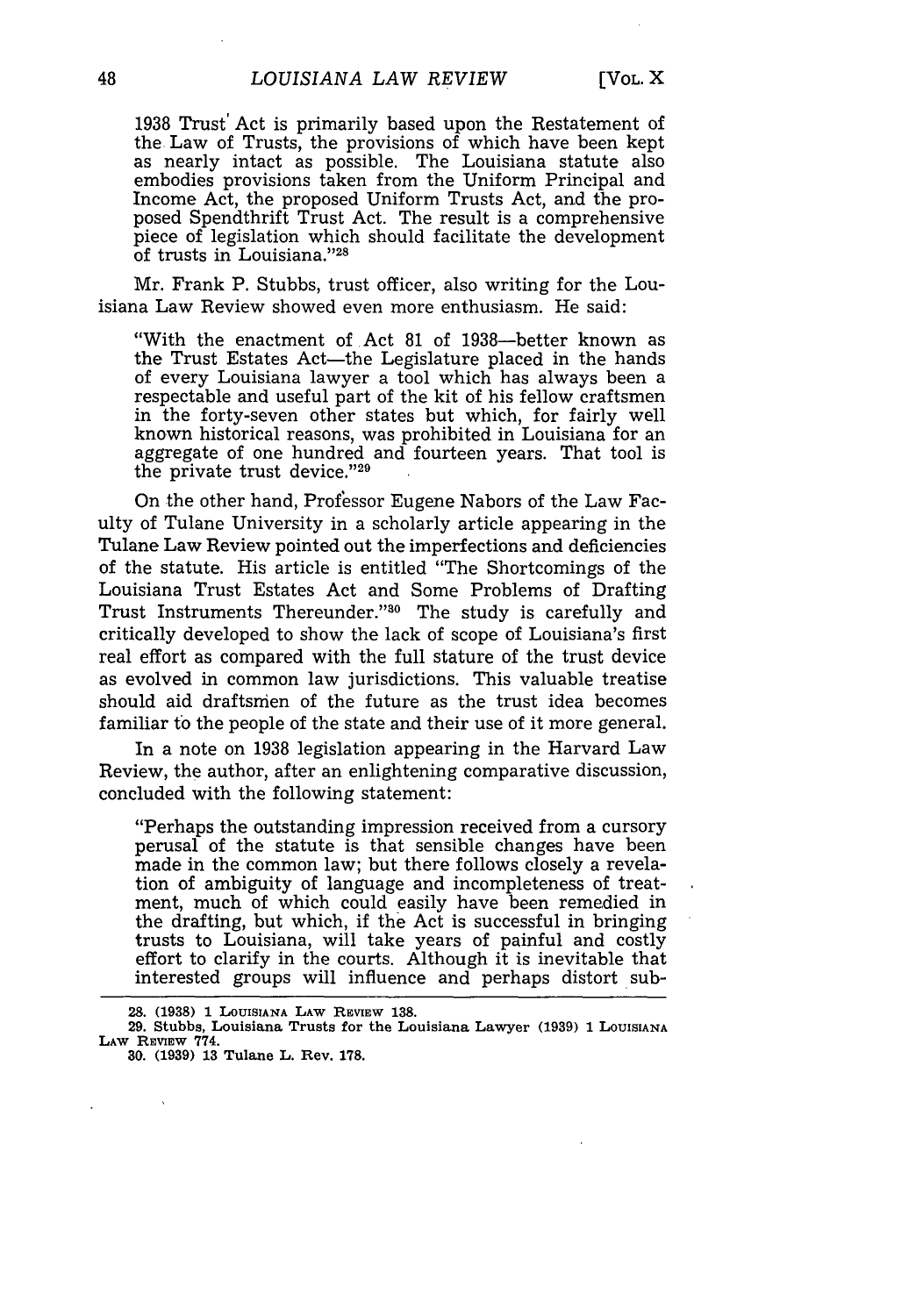stance, it does not follow that they must control form, for they too would be benefited by certainty. It may be neither possible nor desirable to provide in advance for every detail, but it is not unreasonable to hope that an experienced corps of draftsmen might draw upon centuries of litigious development to obviate repetition of the difficulties. This eclectic Act shows with peculiar force the weaknesses of the *ad* hoc method of drafting by interested parties."<sup>31</sup>

Proper efforts were made in the state to introduce the act and make its possibilities familiar to a citizenry generally unacquainted with a device so long denied. In addition to law review articles, trust departments issued neat, convenient, and well indexed booklets containing the act. Mr. George Wallace, recognized throughout the state for his thorough knowledge of constitutional history and technique and as an expert draftsman upon whom the executive and legislative branches of the state government have long relied, issued a volume of easy reference dealing with the new trust act. After commenting upon the sources, he made the following statement in regard to the use and understanding of the act:

In the Restatement full explanations and illustrations are given under every statement of a rule. These comments and examples make the Restatement extremely valuable as source material for the Trust Estates Act in that they supply lawyers and judges with a reliable guide to understanding and interpretation of the greater part of the Act. Where the wording of a provision in the Trust Estates Act is copied from or is substantially the same as the corresponding rule in the Restatement one has only to refer to the Restatement itself for an authoritative explanation. Moreover, where a provision in the Trust Estates Act differs from the rule on the same point in the Restatement and interpretation is desired, the very fact of difference may be a helpful clue." $32$ 

Despite suggestions for improvements from informed sources,<sup>33</sup> only one amendment to the original act has thus far appeared. In 1944 the following *deletion* was made from Title 6 of the article dealing with transfer of the interest of the beneficiary.

"The right of any beneficiary of a trust to receive the principal of the trust or any part of it, presently or in the future, shall be freely alienable and subject to the claims of his

**32. Wallace, The Trust Estates Act Handbook (1938) x. 33. In addition to articles previously referred to, see Martin, On the Terminability of Trusts (1939) 13 Tulane L. Rev. 585; Comment (1948) 22 Tulane L. Rev. 637, 639.**

**<sup>31. (1938) 52</sup> Harv. L. Rev. 145, 151.**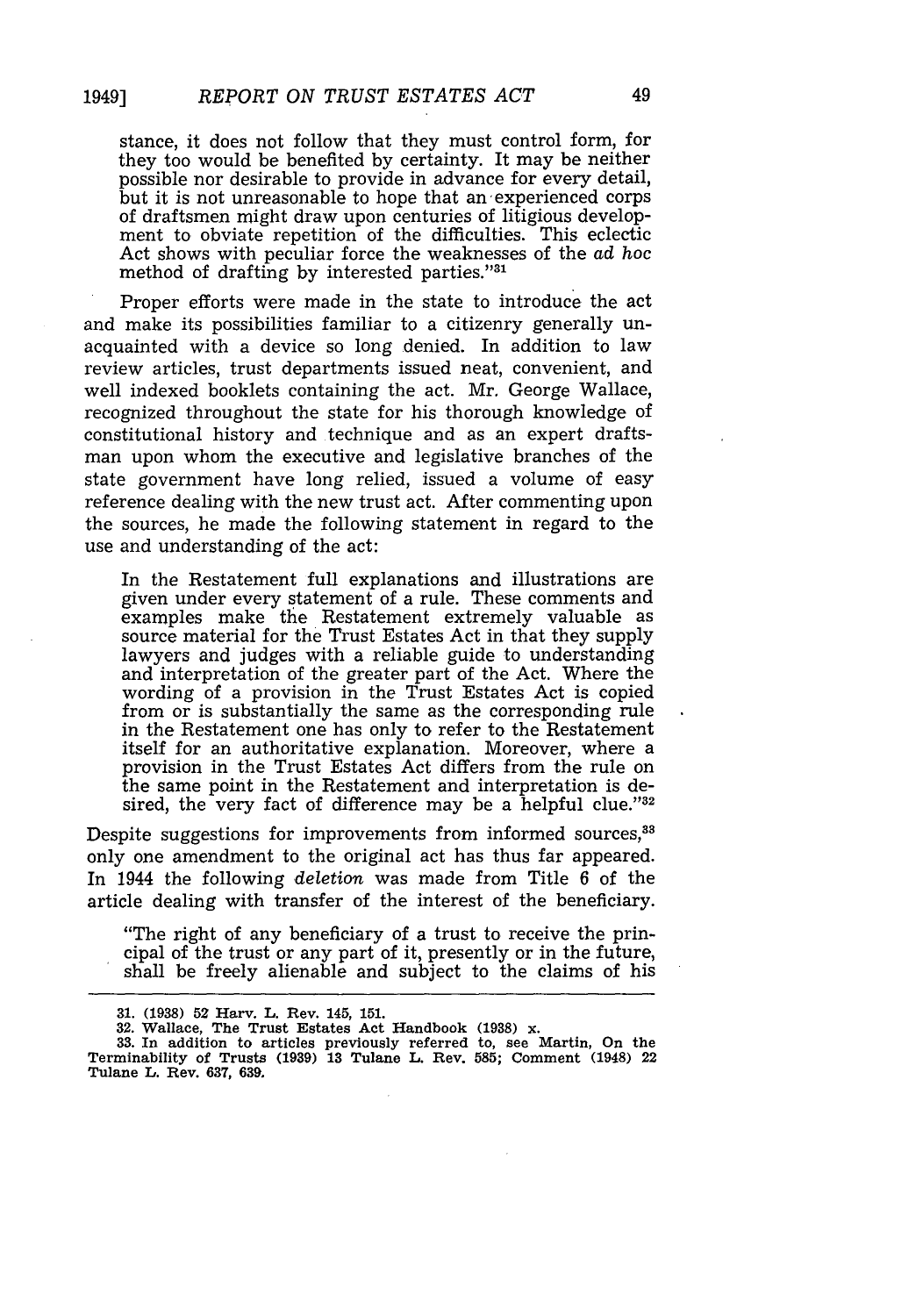creditors, notwithstanding any provision to the contrary in the terms of the trust." $34$ 

The initial attempt at such an undertaking could scarcely hope to attain perfection. Particularly is that true when resistance to the very idea was so deep rooted and long standing. Mr. Vilella has specifically pointed out the many difficulties in his article, the "Problems of Trust Legislation in Civil Law Jurisdiction,"35 as have other authors writing on the subject, cited in this resumé. One writer has said:

"To undertake the introduction of the mature institution of trusts into the civil law of Louisiana is not only to face many difficult problems of policy, but also to enter upon a task of draftsmanship at once fascinating and delicate."36

What might be termed practically a bitterness against common law trusts appears in an opinion by Justice Land in 1935 where he speaks of "too much 'squinting' at common law trusts"37 and quotes from many decisions 'of the Louisiana Supreme Court where the idea or any approach to it is emphatically negated. Judge Dawkins of the federal court subsequently refers to Justice Land's "rather forceful language used in discussing common law trusts."38

In the face, then, of long tradition, strong feeling, and problems of constitutionality, particularly in regard to burdening the legitime, many adjustments and compromises must have been necessary to secure passage of the act.39 It is really remarkable that the job was done so well and that the statute has thus far apparently worked successfully. The act is short, considering its distinct importance, occupying but thirty-two pages of an ordinary sized statute book using desirably large print. The act contains twelve titles and a total of one hundred and one sections. The titles and subtitles or chapters appear as follows:

1. Definitions, Distinctions, and Restrictions

- 2. Creation of the Trust
	- Chapter 1-Methods for Creating
- Chapter 2-Purposes for Which a Trust Can Be Created 3. Trust Property
- 
- 4. Trustee

**35.** (1945) **19** Tulane **L.** Rev. 374.

**36. Note (1938) 52** Harv. **L.** Rev. 145, **151.**

**37.** Buck v. **Larcade, 183 La. 570, 576,** 164 **So. 593, 595 (1935). 38. Hart** v. Mechanics **&** Traders Ins. Co. of Hartford, 46 F. Supp. **166,**

**168** (W.D. **La.,** 1942).

**39. See** discussion of action of **Bar** Association, Baldwin, The Unauthorized Practice of Law (1944) 5 LOUISIANA LAW REVIEW 599.

**<sup>34.</sup> La. Act 290** of **1944, amending La. Act 81 of 1938,** § 28 **[Dart's Stats. (1939)** § **9850.28].**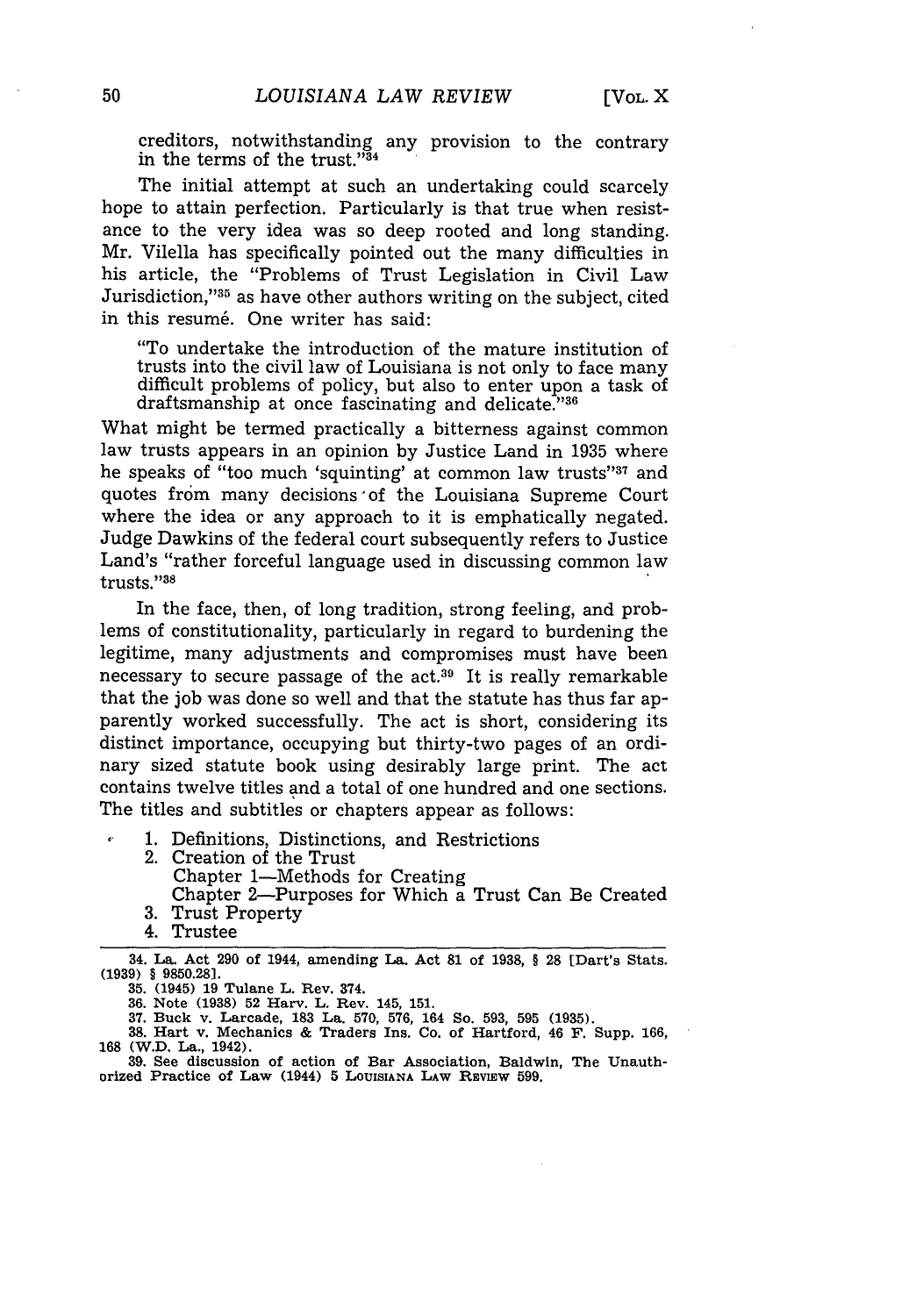- 5. Beneficiary
- 6. Transfer of the Interest of the Beneficiary
- 7. Administration of the Trust
	- Chapter 1-General Principles
	- Chapter 2-Duties of the Trustee
	- Chapter 3-Powers of the Trustee
	- Chapter 4-Remedies of the Beneficiary and Liabilities of the Trustee
	- Chapter 5-Investment of Trust Funds
	- Chapter 6-Principal and Income-Ascertaining and Accounting
	- Chapter 7-Compensation and Indemnity of the Trustee
- 8. Prescription of Actions by the Beneficiary Against the Trustee
- 9. Recordation, Effect of
- 10. Termination and Modification of Trust
- 11. Procedure in Certain Cases
- 12. Miscellaneous

The text is clearly written and lacks the repetition, verboseness, poor choice of words, bad sentence structure, and indeed, poor English that are often unfortunately found in the ordinary legislative enactment. Considering the sources and the draftsmen connected therewith, this result is not surprising, but nonetheless Louisiana's draftsmen and legislators are also to be congratulated that the fine source material was so intelligently used.

The simplicity and flexibility<sup>40</sup> of the act within the pattern is particularly desirable in a jurisdiction where neither the bar nor the layman has great familiarity or experience with carrying out the desires of clients who wish this type of security. For example, in creating the trust "no particular form of words or conduct shall be necessary for the manifestation of intention to create a trust."<sup>41</sup> Again, the "maximum allowable period" is ten years or in case of a minor, ten years from the majority of the beneficiary. Should a longer period have been indicated by the instrument, the trust is not invalidated for this cause but is unenforceable beyond the legal term.42

The clause of the 1920  $act<sub>,43</sub>$  dealing with the burdening of

**43. La. Act 107 of 1920.**

<sup>40.</sup> Suggestion for possible evolution. See Note (1942) **16** Tulane L. Rev. **299.**

<sup>41.</sup> La. Act **81** of **1938,** tit. **2, § 9** [Dart's Stats. **(1939) § 9850.9).** For ex- amples of use of Act **81** of **1938,** see Succession of Butterworth, **195** La. **115,** 120, **196** So. **39,** 40 (1940); United States v. Burglass, **172 F.(2d) 960 (C.C.A.** 5th, 1949).

**<sup>42.</sup> La. Act 81 of 1938, tit. 1,** § **4 [Dart's Stats. (1939)** § **9850.4].**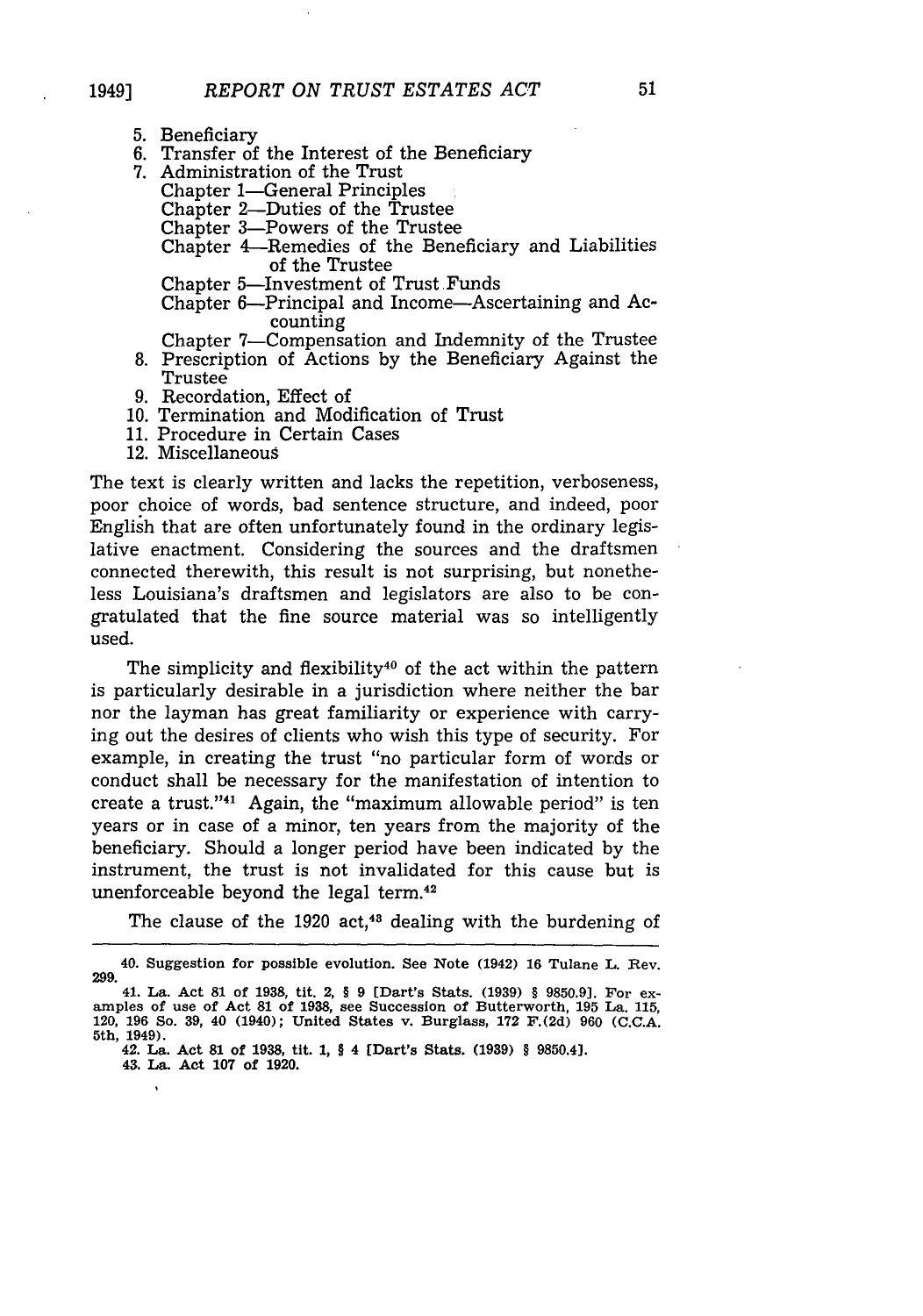the revered "forced share," which stood the test of constitutionality,<sup>44</sup> appeared as follows:

"Be it further-enacted, etc., That the provisions contained in the Revised Civil Code, and the laws of this State relative to substitutions, Fidei Commissa, or trust dispositions, and the legitime shall not be deemed to apply to, or in any manner affect donations of the character and made in the manner provided by this Act; and all laws or parts of laws conflicting with the provisions of this Act are repealed insofar as regards the purposes of this Act, but not otherwise."<sup>45</sup>

The clause of the new act dealing with this delicate matter states that:

"Nothing in this Act shall be construed as affecting the law in regard to forced heirship, save that it shall be permissible under this Act for a settlor to create a trust upon the legitime or any portion thereof of his forced heir. The legitime or any portion thereof in trust shall be fully subject to the applicable provisions of this Act, provided that the income therefrom may not be accumulated but shall be paid not less than once a year to the person entitled thereto, notwithstanding any provision to the contrary in the terms of the trust."<sup>46</sup>

Favorable decisions under the first act need not be followed under the second. Moreover, in 1944<sup>47</sup> the section of the constitution containing permission for trusts and protection for the doctrine of forced heirship was amended to protect adopted persons, and while there was no change in the language dealing with the two matters under consideration, the arrangement of the sentences was changed by insertion of the new material and doubt has again been expressed regarding constitutionality of the trust insofar as burdening the legitime is concerned. $48$ 

Care was taken to save the rest of the act in case the court found a portion invalid. The divisibility clause found in the last section of the act appears as follows:

"If any part of this Act shall be found to be unconstitutional the other parts thereof shall not be affected provided such invalid or unconstitutional part or -parts may be separable from the valid or constitutional part or parts. The Legislature hereby declares that it would have passed this Act, and

<sup>44.</sup> See cases cited note 22, supra. **45. La.** Act **107 of 1920, § 8.**

**<sup>46.</sup> La. Act 81 of 1938, tit. 1,** § **3 [Dart's Stats. (1939) § 9850.31.**

**<sup>47.</sup> La. Const. of 1921, Art.** IV, § **16. 48. O'Quin, Our Trust Estates and their Limitations (1948) 22 Tulane L. Rev. 585.**